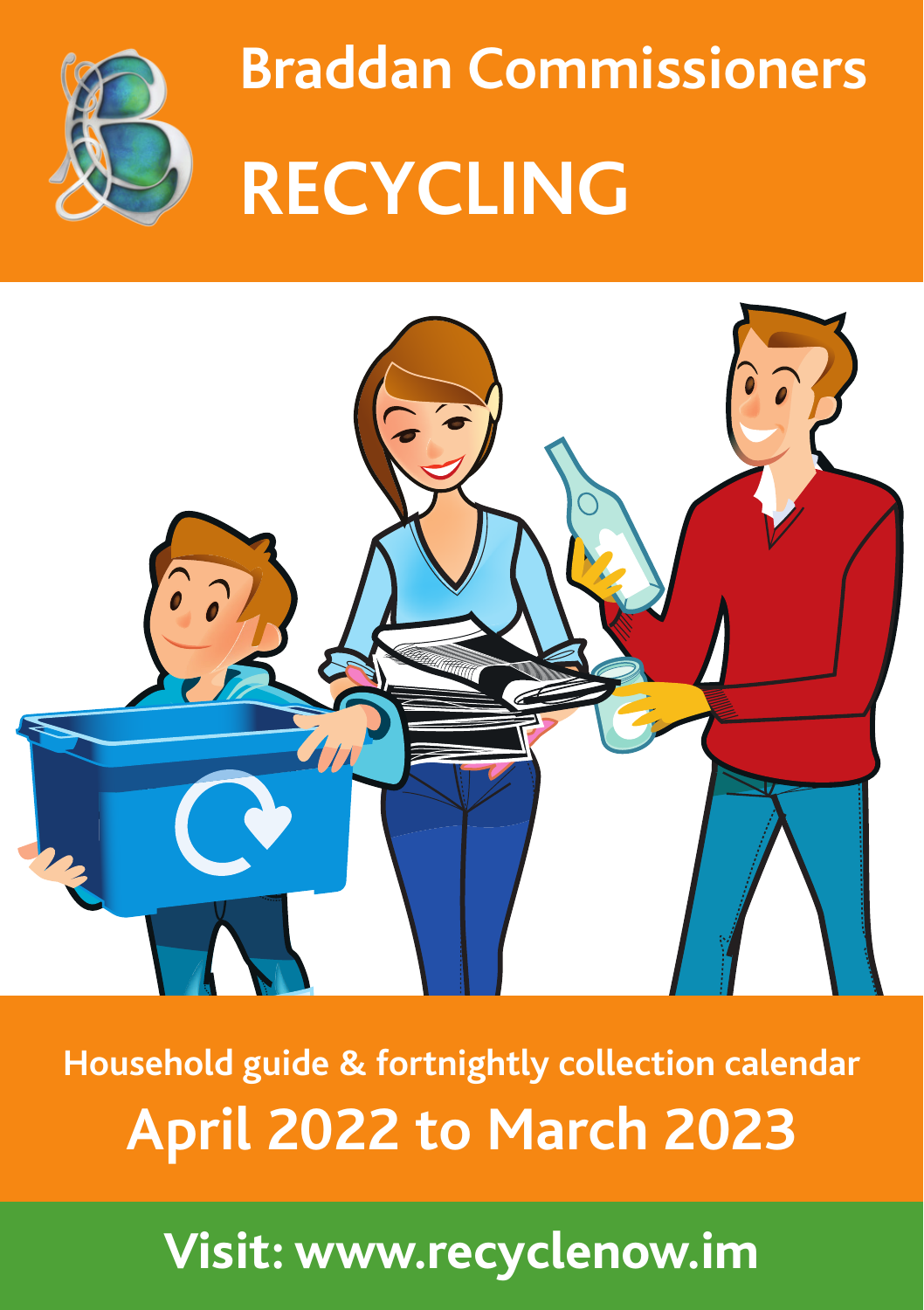# **Your recycling: Where it goes**

| <b>MATERIAL</b>                             | <b>WHERE IS IT SENT?</b>                   | <b>WHAT IS IT MADE IN TO?</b>                             |
|---------------------------------------------|--------------------------------------------|-----------------------------------------------------------|
| <b>Aluminium Cans</b>                       | Material re-processor,<br>North of England | Cans, Aircraft parts &<br>Car parts                       |
| <b>Steel Cans</b>                           | <b>Metal Merchants</b><br>on Island export | All sorts of products in<br>the steel industry            |
| <b>Plastic-mixed</b><br><b>bottles</b>      | Material re-processor,<br>North of England | Drainage pipes, kitchen bins,<br>more bottles             |
| <b>Glass</b>                                | Merchant on<br>Island                      | Crushed into sand and used in<br>road surfacing on Island |
| <b>Newspapers &amp;</b><br><b>Magazines</b> | Paper mill,<br><b>North Wales</b>          | More newspaper                                            |
| <b>Brown Cardboard</b>                      | Material re-processor,<br>North of England | More brown cardboard                                      |

## What about the Energy from Waste Plant (EFW)?

**None of your kerbside collected recyclables go to the EFW.**

**The EFW burns waste which you place in your household wheelie bin. The electricity generated makes a contribution to the Islands power generation. However, recyclable materials such as glass and cans have no calorific value and it is therefore recommended that they are recycled.**

## **PLEASE REMEMBER...**

Your recycling should be placed in your boxes as loose items or segregated bags. Please refer to recylenow.im for recyclable materials current disposal routes. **Place your kerbside boxes out by 6am on your collection day.**

**Need any help? Call 852808**



## YES PLEASE YES PLEASE



## YES PLEASE



**Clean empty** plastic bottles and containers and cans, including:

- Soft drinks and milk bottles
- ◆ Shampoo and cosmetic bottles
- ◆ Empty household cleaner bottles
- $\blacktriangleright$  Metal cans, tins and aerosols  $\sqrt{\phantom{a}}$  Foil / foil trays

**We accept all plastics with these symbols ONLY. PET PE-HD PPPlease check carefully. Polyethylene Terephthalate Polyethylene High-Density Polypropylene**

# NO THANKS NO THANKS

- **X** carrier bags/plastic wrappings **X** Magazine plastic wrapping **X** Polystyrene
- **X** Clingfilm

⚠

- $\mathbf{\times}$  Plastic take away trays
- Paint tins
- **X** Yoghurt type pots
- **X** Other plastics **X** Crockery or ceramics
- **X** Any sharp or broken items



**Clean empty** glass bottles:

(intact)



Paper, Grey, white and Brown Card, clean and dry, including:

- Brown cardboard
- Newspapers
- $M$ Magazines
- $\triangle$  Soft backed catalogues
- $\blacklozenge$  Phone directories (1 per box)
- White paper & envelopes
- Bagged shredded paper
- White and grey cardboard
- boxes and food packaging

## NO THANKS

l **X** Brown paper & envelopes **X** Craft / wrapping paper **X** Milk / juice cartons **X**Books **\*** Hard backed catalogues **X** Greeting cards **X** Wallpaper **X** Paper towels/tissues **X** Laminated paper **X** Non bagged shredded paper **X** Any glass other than intact



# RECYCLING TROLLEYS

bottles and jars

### **TOP BOX**

with the lid is for cardboard, paper etc as per the blue box above

### **MIDDLE BOX**

is for clean empty plastic bottles etc as per the green box above





### **BOTTOM BOX**

is for mixed glass jars and bottles ONLY